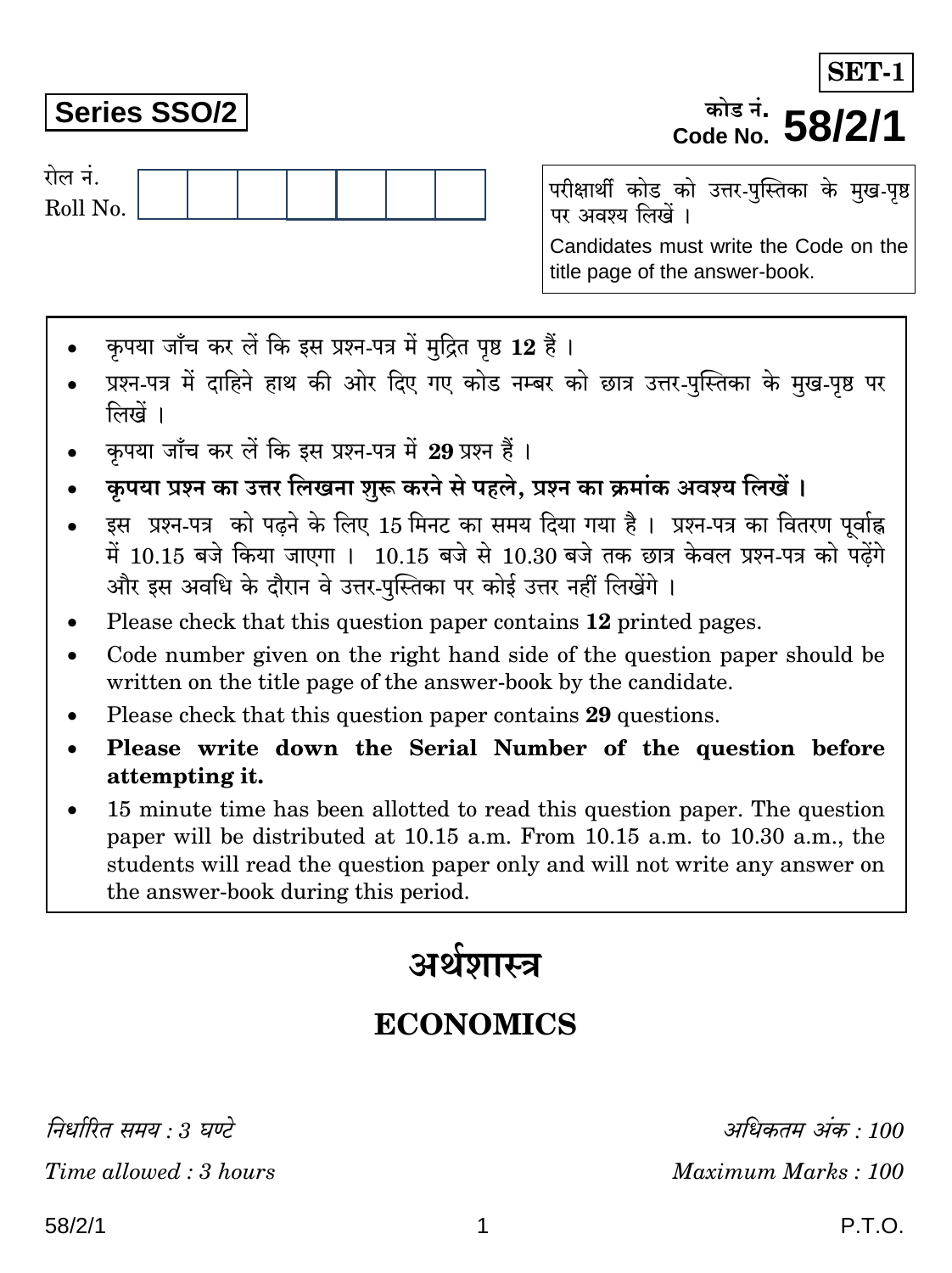### सामान्य निर्देश:

- दोनों खण्डों के **सभी** प्रश्न अनिवार्य हैं ।  $(i)$
- प्रत्येक प्रश्न के निर्धारित अंक उसके सामने दिए गए हैं ।  $(ii)$
- प्रश्न संख्या 1 3 तथा 15 19 अति लघूत्तरात्मक प्रश्न हैं. जिनमें प्रत्येक का 1 अंक है ।  $(iii)$ इनका प्रत्येक का उत्तर **एक वाक्य** में ही अपेक्षित है ।
- प्रश्न संख्या 4 8 और 20 22 लघुत्तरात्मक प्रश्न हैं, जिनमें प्रत्येक के 3 अंक हैं ।  $(iv)$ प्रत्येक का उत्तर सामान्यतः 60 शब्दों से अधिक नहीं होना चाहिए ।
- प्रश्न संख्या 9 10 और 23 25 भी लघूत्तरात्मक प्रश्न हैं, जिनमें प्रत्येक के 4 अंक हैं ।  $(v)$ प्रत्येक का उत्तर सामान्यतः 70 शब्दों से अधिक नहीं होना चाहिए ।
- प्रश्न संख्या 11 14 और 26 29 दीर्घ उत्तरात्मक प्रश्न हैं, जिनमें प्रत्येक के 6 अंक  $(vi)$ हैं । प्रत्येक का उत्तर सामान्यतः 100 शब्दों से अधिक नहीं होना चाहिए ।
- उत्तर संक्षिप्त तथा तथ्यात्मक होने चाहिए तथा यथासंभव ऊपर दी गई शब्द सीमा के अंतर्गत  $(iii)$ ही दिए जाने चाहिए ।

#### **General Instructions:**

- $(i)$ **All** questions in both the sections are compulsory.
- $(ii)$ Marks for questions are indicated against each question.
- $(iii)$ Questions No.  $1-3$  and  $15-19$  are very short-answer questions carrying 1 mark each. They are required to be answered in **one sentence** each.
- $(iv)$ Questions No.  $4-8$  and  $20-22$  are short-answer questions carrying 3 marks each. Answers to them should normally not exceed 60 words each.
- Questions No.  $9 10$  and  $23 25$  are also short-answer questions  $(v)$ carrying 4 marks each. Answers to them should normally not exceed **70** words each.
- $(vi)$ Questions No.  $11 - 14$  and  $26 - 29$  are long-answer questions carrying 6 marks each. Answers to them should normally not exceed 100 words each.
- Answers should be brief and to the point and the above word limits  $(vii)$ should be adhered to as far as possible.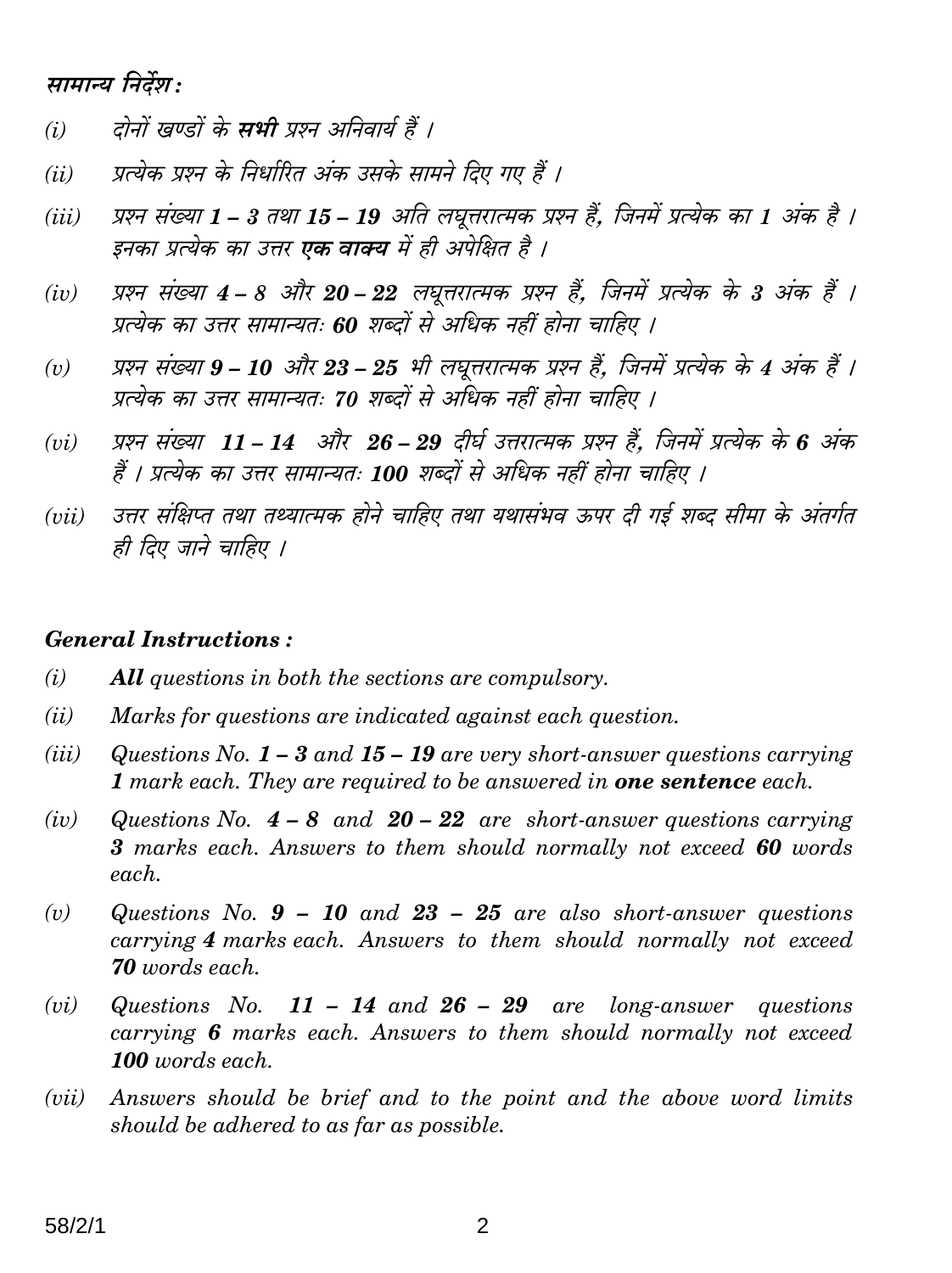#### खण्ड अ

### **SECTION A**

- उपयोगिता की परिभाषा दीजिए । 1. Define utility.
- यदि वस्तु Y की कीमत में वृद्धि से वस्तु X की माँग बढ़ती है, तो दोनों वस्तुओं के बीच यह  $2.$ सम्बन्ध है : (सही विकल्प चुनिए)
	- (अ) प्रतिस्थापी
	- (ब) पुरक
	- (स) सम्बन्धित नहीं
	- (द) एक साथ माँग की जाने वाली

If with the rise in price of good Y, demand for good X rises, the two goods are: (Choose the correct alternative)

- Substitutes  $(a)$
- (b) Complements
- Not related  $(c)$
- (d) Jointly demanded
- एक उपभोक्ता केवल दो वस्तुओं का उपभोग करता है। यदि दोनों में एक वस्तु की कीमत 3. गिरती है, तो अनधिमान वक्र : (सही विकल्प चुनिए)
	- (अ) ऊपर की ओर खिसकता है
	- (ब) नीचे की ओर खिसकता है
	- (स) ऊपर और नीचे दोनों ओर खिसक सकता है
	- नहीं खिसकता है  $(5)$

A consumer consumes only two goods. If price of one of the goods falls, the indifference curve : (Choose the correct alternative)

- Shifts upwards  $(a)$
- Shifts downwards (b)
- Can shift both upwards or downwards  $(c)$
- Does not shift (d)

 $\mathcal{I}_{\mathcal{L}}$ 

 $\mathcal{I}_{\mathcal{L}}$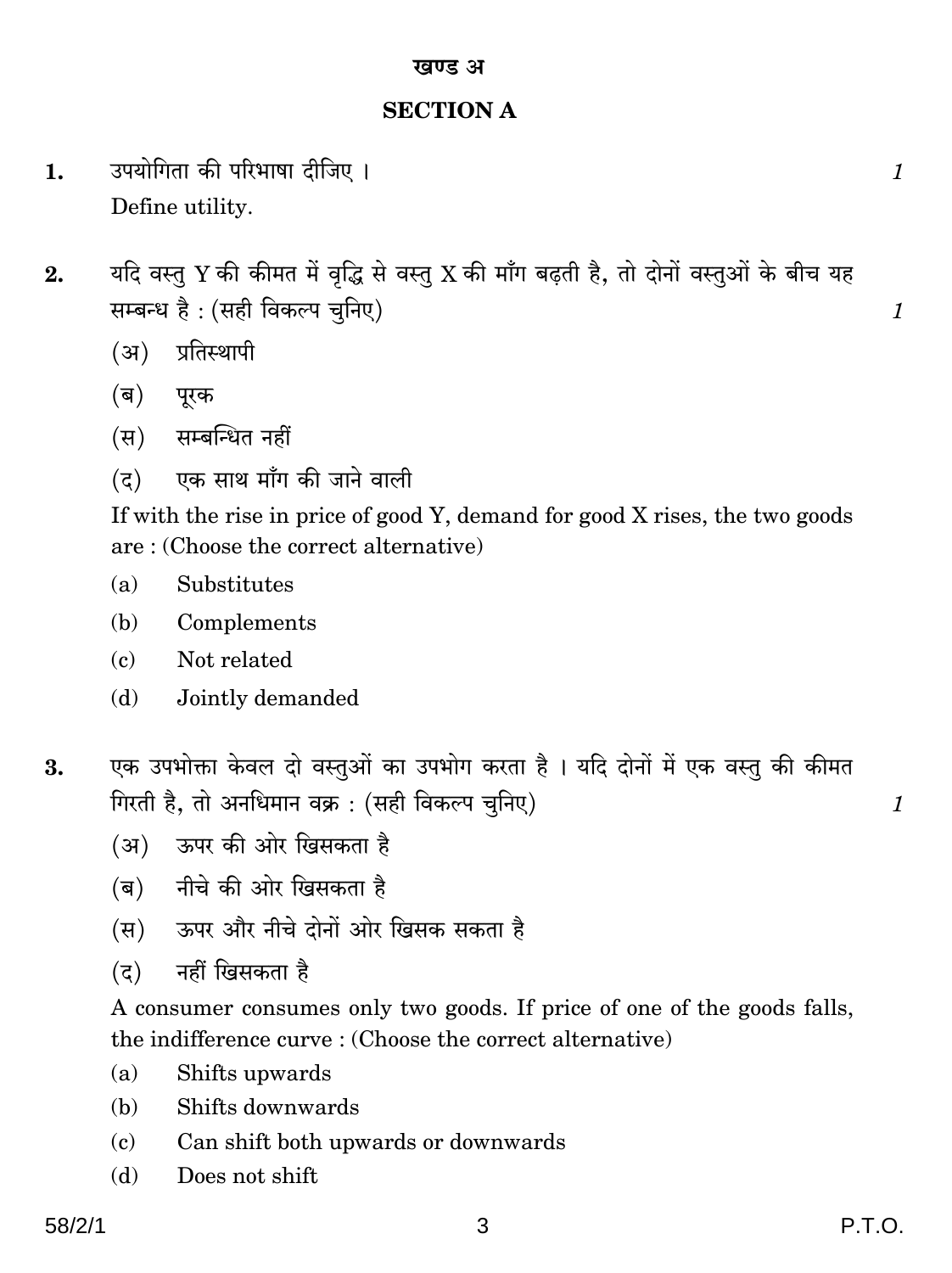कारण बताते हए, निम्नलिखित तालिका पर आधारित उत्पादन संभावना वक्र के आकार पर 4. टिप्पणी कीजिए :

3

3

| वस्तु $X$ (इकाई) | वस्तु Y (इकाई) |  |
|------------------|----------------|--|
|                  |                |  |
|                  | 3              |  |
| 2                | 2              |  |
| 3                |                |  |
|                  |                |  |

Giving reason, comment on the shape of Production Possibilities Curve based on the following table:

| Good X (units) | Good Y (units) |  |
|----------------|----------------|--|
|                |                |  |
|                | 3              |  |
| 9.             | 2              |  |
| З              |                |  |
|                |                |  |

'सर्व शिक्षा अभियान' का भारतीय अर्थव्यवस्था के उत्पादन संभावना वक्र पर क्या प्रभाव 5. पड़ेगा और क्यों ?

#### अथवा

भारत में बड़े स्तर पर विदेशी पूँजी के आने से उत्पादन संभावना वक्र पर क्या प्रभाव पड़ने की संभावना है और क्यों ?

What will be the impact of "Education for All campaign" (Sarv Shiksha Abhiyan) on the Production Possibilities Curve of the Indian economy and why?

#### **OR**

What will likely be the impact of large scale inflow of foreign capital in India on Production Possibilities Curve and why?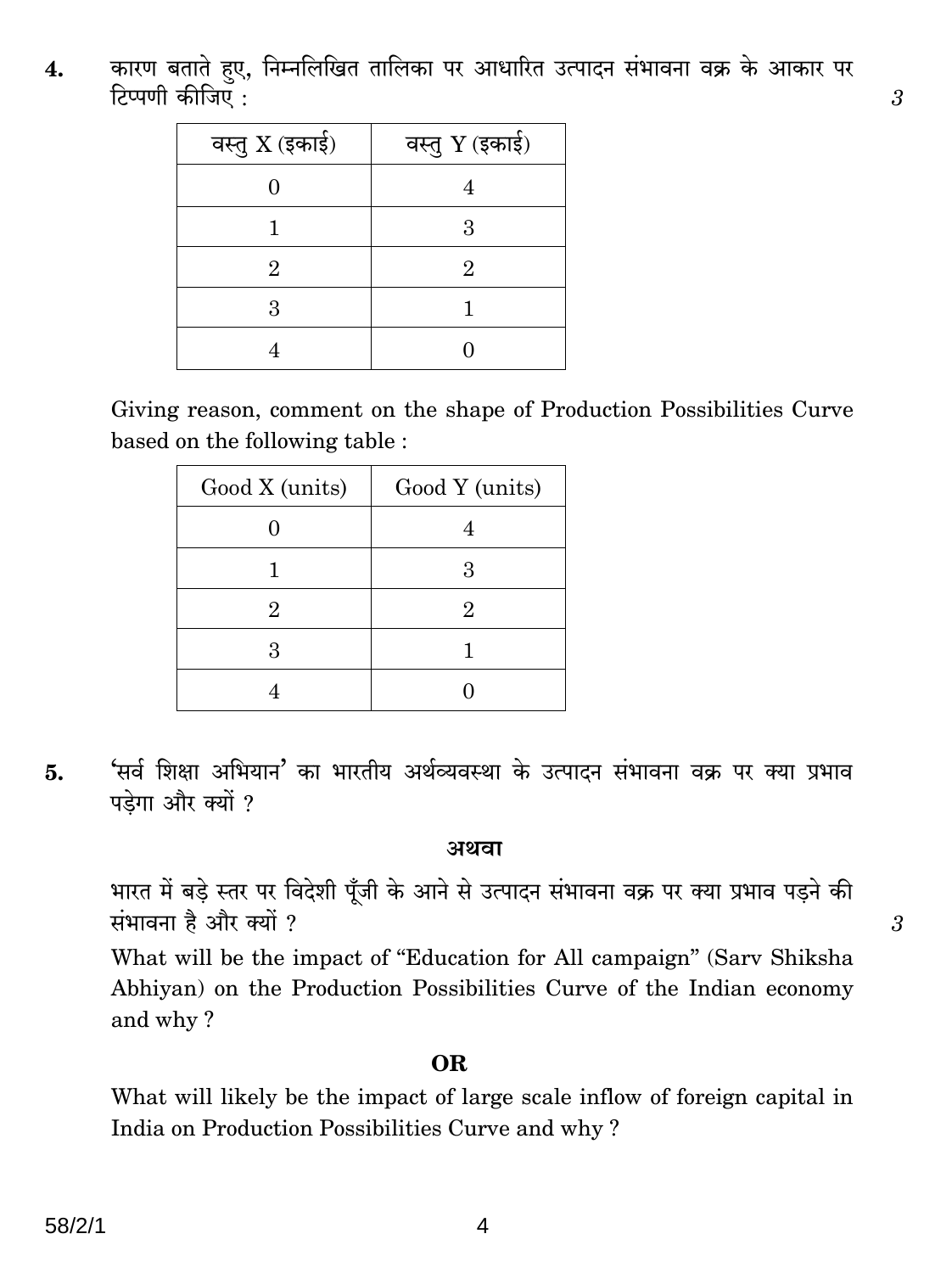- पूर्ति की कीमत लोच के माप के साथ जुड़े धन-चिह्न (plus sign) की तुलना में माँग की 6. कीमत लोच के माप के साथ ऋण-चिह्न (minus sign) क्यों जड़ा होता है ? समझाइए । Why is minus sign attached to the measure of price elasticity of demand of a normal good in comparison to the plus sign attached to the measure of price elasticity of supply? Explain.
- एक पूर्ण प्रतियोगी बाज़ार में फर्मों के रास्ते में उद्योग से बाहर जाने या उद्योग में प्रवेश करने में 7. कोई रुकावट नहीं है। इस विशेषता का महत्त्व समझाइए।

There are no barriers in the way of firms leaving or joining industry in a perfectly competitive market. Explain the significance of this feature.

अधिकतम कीमत निर्धारण से क्या अभिप्राय है ? सामान्यतः इसे किस प्रकार की वस्तुओं पर 8. लगाया जाता है ? रेखाचित्र का उपयोग कीजिए ।

What is maximum price ceiling? On what type of goods is it normally imposed? Use diagram.

नोट: निम्नलिखित प्रश्न केवल **दृष्टिहीन परीक्षार्थियों** के लिए प्रश्न संख्या 8 के स्थान पर है । The following question is for the **Blind Candidates** only in lieu of Note: Q. No. 8.

अधिकतम कीमत निर्धारण और न्यूनतम कीमत निर्धारण के बीच अंतर समझाइए । Explain the difference between maximum price ceiling and minimum price ceiling.

एक उपभोक्ता एक वस्तु पर, जिसकी कीमत ₹ 4 प्रति इकाई है, ₹ 400 व्यय करता है। 9. जब कीमत में 25 प्रतिशत की वृद्धि होती है, तो भी वह ₹ 400 ही व्यय करता है। प्रतिशत विधि द्वारा माँग की कीमत लोच ज्ञात कीजिए । A consumer spends  $\overline{\tau}$  400 on a good priced at  $\overline{\tau}$  4 per unit. When the price rises by 25 percent, the consumer continues to spend  $\overline{\tau}$  400. Calculate the price elasticity of demand by percentage method.

 $\mathcal{S}$ 

3

 $\mathcal{S}$ 

3

 $\overline{4}$ 

5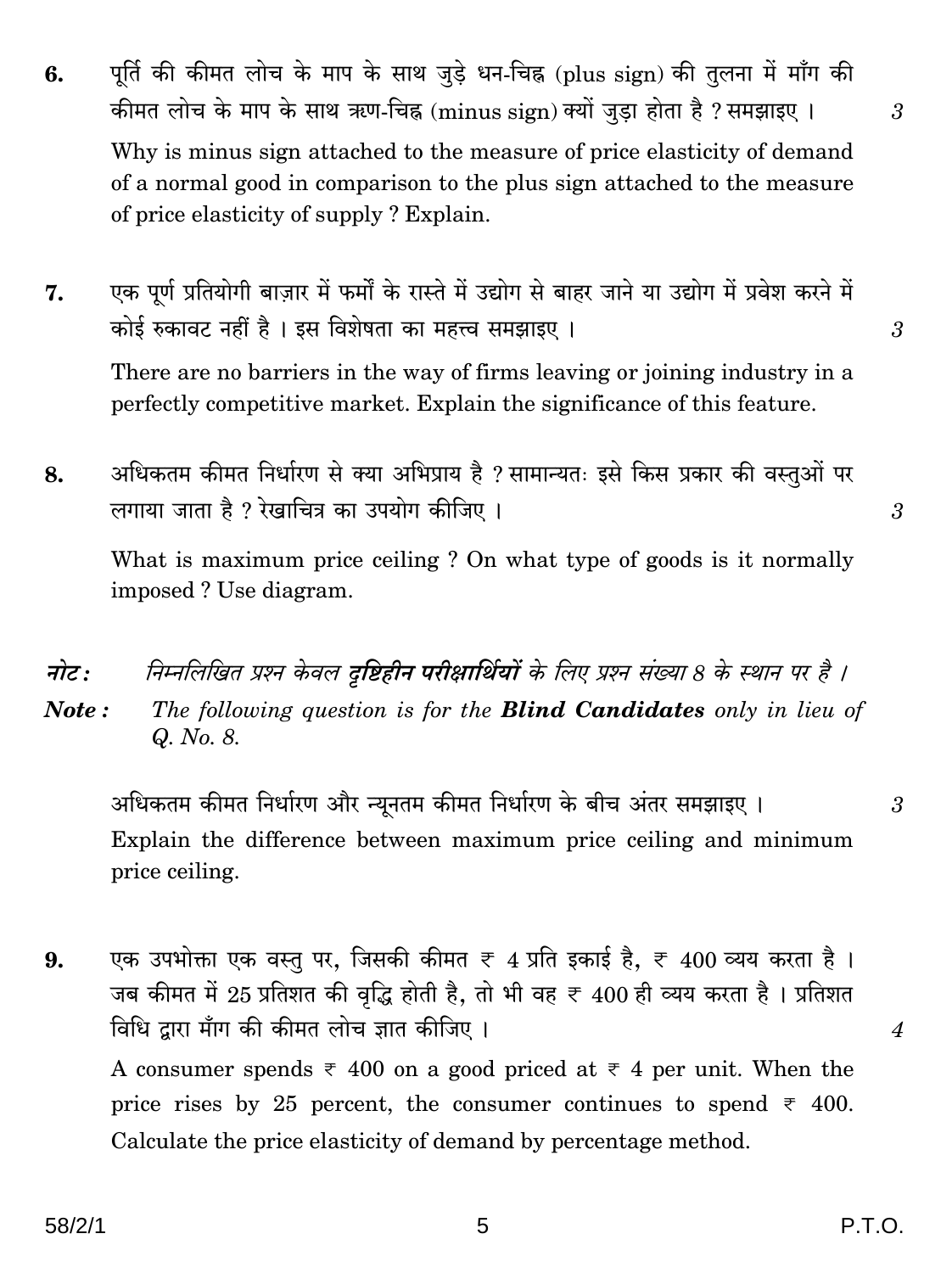आपर्ति से क्या अभिप्राय है ? तकनीकी प्रगति का एक वस्तु की आपर्ति पर पड़ने वाला  $10.$ प्रभाव समझाइए ।

#### अथवा

'पूर्ति में परिवर्तन' से क्या अभिप्राय है ? एक वस्तु पर कर लगाने का उसकी पूर्ति पर पड़ने वाला प्रभाव समझाइए ।

 $\boldsymbol{4}$ 

6

What is supply? Explain the effect of technological progress on supply of a good.

#### **OR**

What is 'change in supply'? Explain the effect of tax imposed on a good on the supply of the good.

एक उपभोक्ता केवल दो वस्तुओं का उपभोग करता है, प्रत्येक की कीमत एक रुपया प्रति 11. इकाई है । यदि उपभोक्ता दोनों वस्तुओं का ऐसा संयोग चनता है जिसकी सीमांत प्रतिस्थापन दर 2 है. तो क्या उपभोक्ता संतुलन में है ? कारण दीजिए । समझाइए ऐसी स्थिति में एक विवेकी उपभोक्ता क्या करेगा ।

#### अथवा

एक उपभोक्ता केवल दो वस्तुओं X और Y का उपभोग करता है, जिनकी कीमतें क्रमश:  $\overline{\tau}$  2 और  $\overline{\tau}$  1 प्रति इकाई हैं । यदि उपभोक्ता दोनों वस्तुओं का ऐसा संयोग चुनता है जिसमें X की सीमांत उपयोगिता 4 और Y की भी 4 है, तो क्या उपभोक्ता संतुलन में है ? कारण दीजिए । समझाइए ऐसी स्थिति में एक विवेकी उपभोक्ता क्या करेगा । सीमांत उपयोगिता विश्लेषण का उपयोग कीजिए ।

A consumer consumes only two goods, each priced at Rupee one per unit. If the consumer chooses a combination of the two goods with Marginal Rate of Substitution equal to 2, is the consumer in equilibrium? Give reasons. Explain what will a rational consumer do in this situation.

#### OR.

A consumer consumes only two goods X and Y whose prices are  $\overline{\tau}$  2 and  $\overline{\tau}$  1 per unit respectively. If the consumer chooses a combination of the two goods with marginal utility of X being 4 and that of Y also being 4, is the consumer in equilibrium? Give reasons. Explain what will a rational consumer do in this situation. Use Marginal Utility Analysis.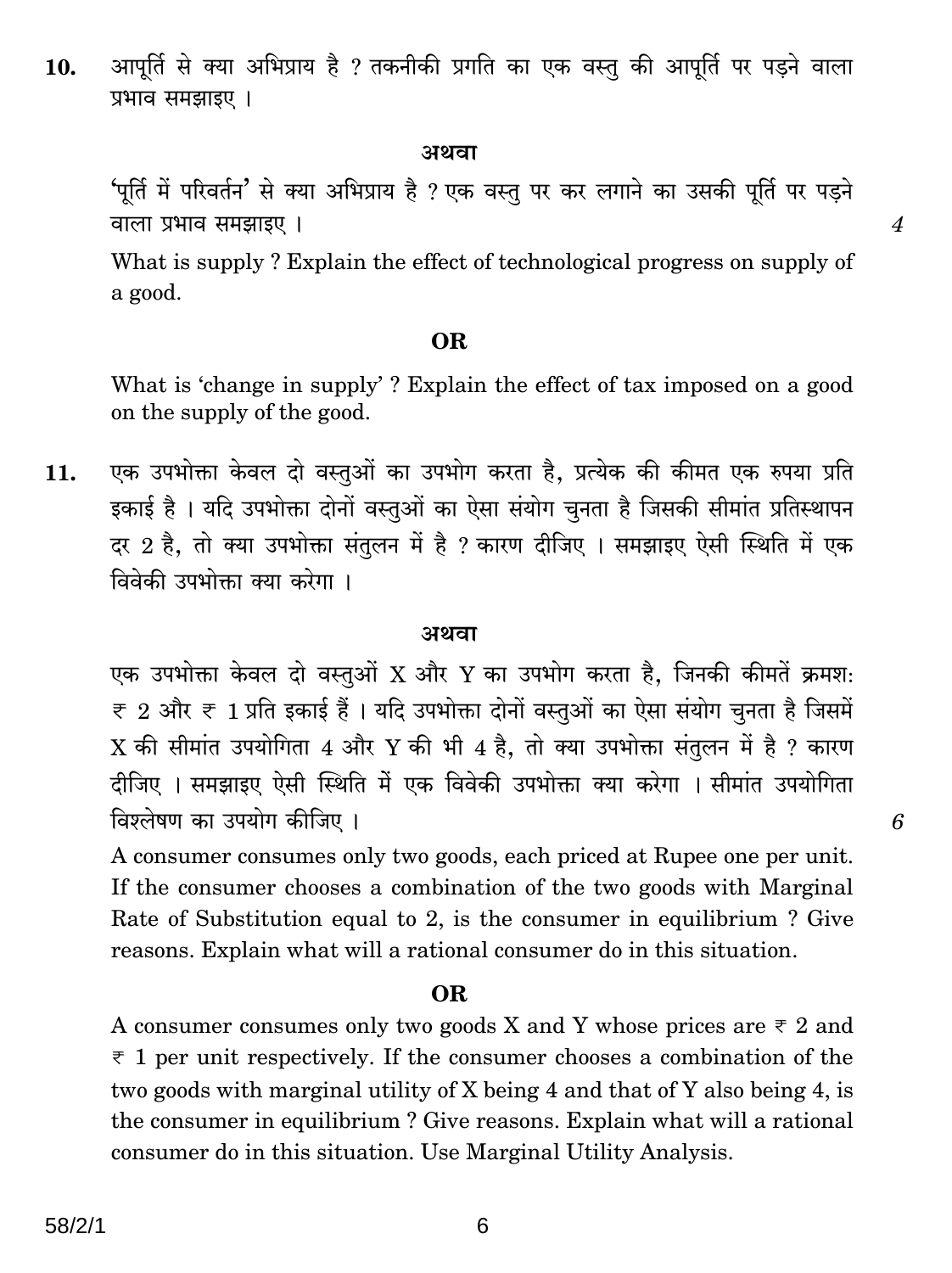- परिवर्ती अनुपातों के नियम के कुल उत्पादन के संदर्भ में विभिन्न चरण बताइए । प्रत्येक चरण 12. के पीछे कारण भी दीजिए। रेखाचित्र का प्रयोग कीजिए। What are the different phases in the Law of Variable Proportions in terms of Total Product? Give reasons behind each phase. Use diagram.
- नोट: निम्नलिखित प्रश्न केवल दृष्टिहीन परीक्षार्थियों के लिए प्रश्न संख्या 12 के स्थान पर है ।
- The following question is for the **Blind Candidates** only in lieu of  $Note:$ Q. No. 12.

एक संख्यात्मक उदाहरण की सहायता से परिवर्ती अनुपातों के नियम के कल उत्पादन के संदर्भ में विभिन्न चरण बताइए। प्रत्येक चरण के पीछे कारण भी दीजिए।

State, on the basis of numerical example, the different phases in the Law of Variable Proportions in terms of Total Product. Give reasons behind each phase.

- एक उत्पादक की संतुलन की शर्तों के पीछे तर्काधार समझाइए । 13. Explain the rationale behind the conditions of equilibrium of a producer.
- एक वस्तु का बाज़ार संतुलन में है। वस्तु की माँग में "कमी" आती है। इस परिवर्तन के  $14.$ कारण होने वाले प्रभावों की शृंखला समझाइए। Market for a good is in equilibrium. Demand for the good "decreases". Explain the chain of effects of this change.

## खण्ड ब **SECTION B**

'समग्र माँग' के कोई दो घटक बताइए । 15.

Name any two components of 'aggregate demand'.

- यदि सीमांत उपभोग प्रवृत्ति = 0. गुणंक का मूल्य यह होगा : (सही विकल्प चुनिए) 16.
	- $(3)$  $\mathbf{0}$
	- $(\overline{\mathsf{q}})$  $\mathbf{1}$
	- 0 और 1 के बीच  $(\overline{H})$
	- $(5)$ अनन्त

 $\mathcal{I}_{\mathcal{L}}$ 

 $\mathcal I$ 

6

6

6

6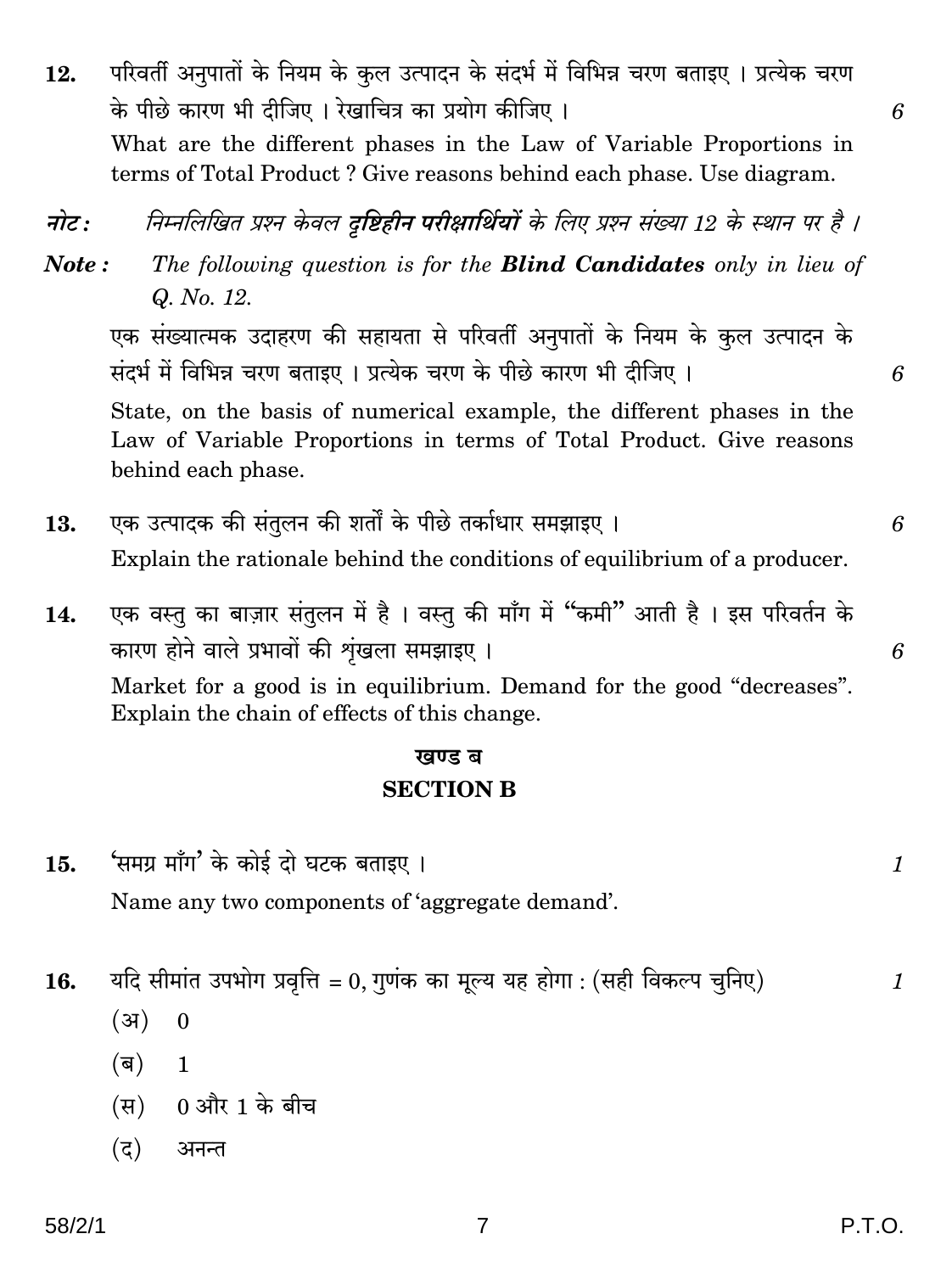If MPC = 0, the value of multiplier is: (Choose the correct alternative)

- $(a)$  $\mathbf{0}$
- $(b)$  $\mathbf{1}$
- $(c)$ Between 0 and 1
- $(d)$ Infinity
- सरकारी बजट में प्राथमिक घाटा इसके बराबर है: (सही विकल्प चुनिए) 17.
	- (अ) ब्याज भुगतान
	- (ब) ब्याज भुगतान उधार
	- (स) उधार ब्याज भुगतान
	- (द) उपर्युक्त में से कोई नहीं

Primary deficit in a government budget equals: (Choose the correct alternative)

 $\mathcal{I}$ 

 $\mathcal{I}_{\mathcal{L}}$ 

- Interest payments  $(a)$
- Interest payments less borrowings  $(b)$
- $\epsilon$ ) Borrowings less interest payments
- (d) None of the above
- इनमें से कौन-सा राजस्व व्यय है ? 18.
	- (अ) शेयर खरीदना
	- (ब) उधार देना
	- (स) आर्थिक सहायता
	- (द) भूमि अधिग्रहण पर व्यय

Which one of these is a revenue expenditure?

- $(a)$ Purchase of shares
- $(b)$ Loans advanced
- **Subsidies**  $(c)$
- Expenditure on acquisition of land (d)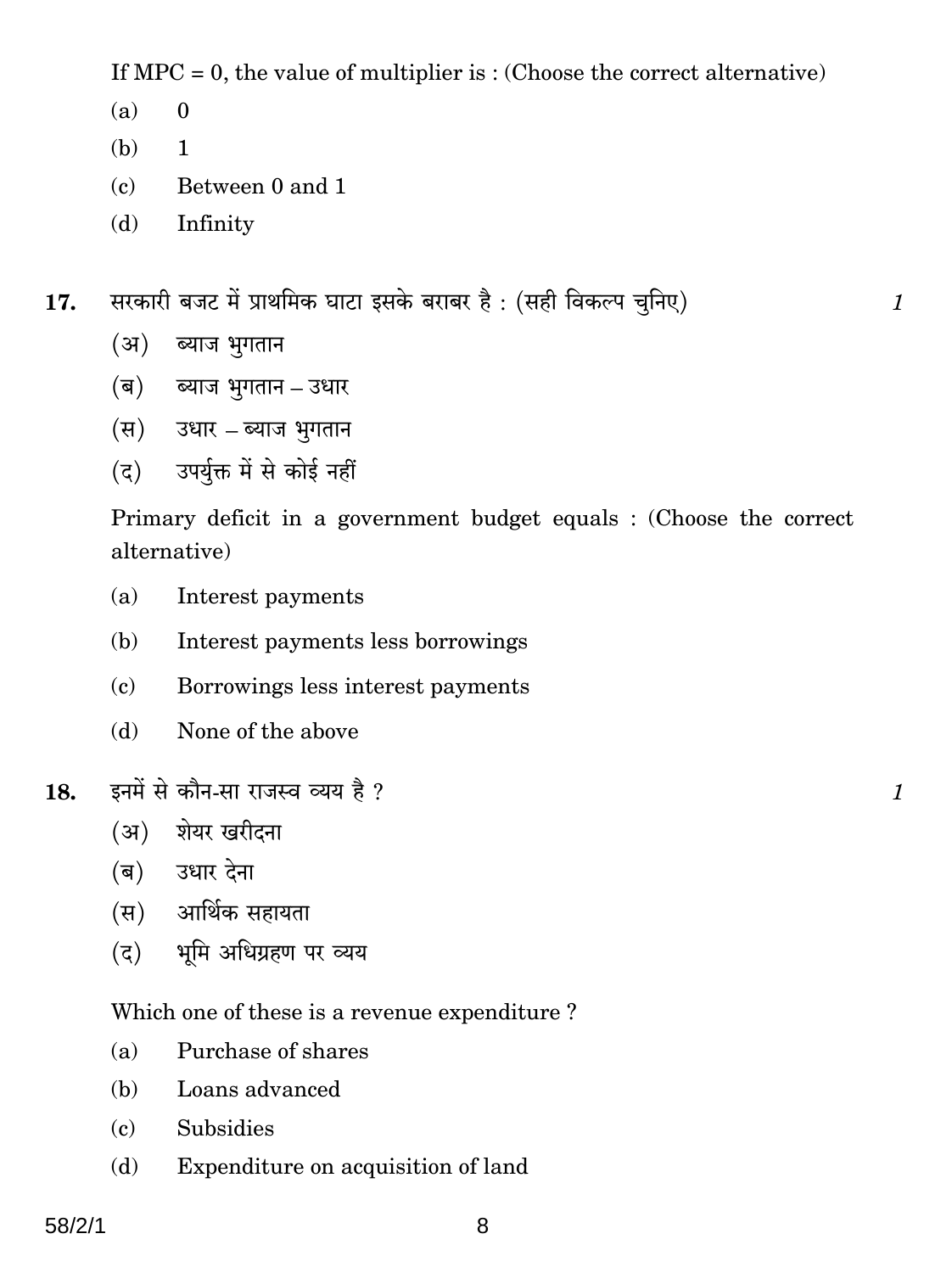- अन्य बातें पूर्ववत रहने पर जब विदेशी मुद्रा सस्ती होती है, तो राष्ट्रीय आय पर यह प्रभाव 19. पड़ने की संभावना है: (सही विकल्प चनिए)
	- $(3)$ सकारात्मक
	- (ब) नकारात्मक
	- सकारात्मक व नकारात्मक दोनों (स)
	- कोई प्रभाव नहीं  $(5)$

Other things remaining the same, when foreign currency becomes cheaper, the effect on national income is likely to be: (Choose the correct alternative)

- $(a)$ Positive
- (b) Negative
- $(c)$ Positive and negative both
- No effect (d)

यदि मौद्रिक सकल देशीय उत्पाद = ₹ 4,400 तथा कीमत सूचकांक (आधार = 100) = 110, 20. तो वास्तविक सकल देशीय उत्पाद का परिकलन कीजिए।

If the Nominal Gross Domestic Product =  $\overline{\tau}$  4,400 and the Price Index  $(base = 100) = 110$ , calculate the Real Gross Domestic Product.

भुगतान संतुलन लेखा में स्वायत्त (स्वंतत्र) लेनदेन और समायोजन हेतु लेनदेन के अर्थ 21. बताइए ।

#### अथवा

भगतान संतुलन लेखा में 'व्यापार संतुलन' और 'चालु खाता संतुलन' के अर्थ बताइए ।

Give the meanings of 'autonomous' transactions and 'accommodating' transactions in the Balance of Payments Accounts.

#### OR.

Give the meanings of Balance of Trade and Balance on Current Account of Balance of Payments Accounts.

 $\mathcal{I}$ 

 $\overline{3}$ 

 $\mathcal{S}$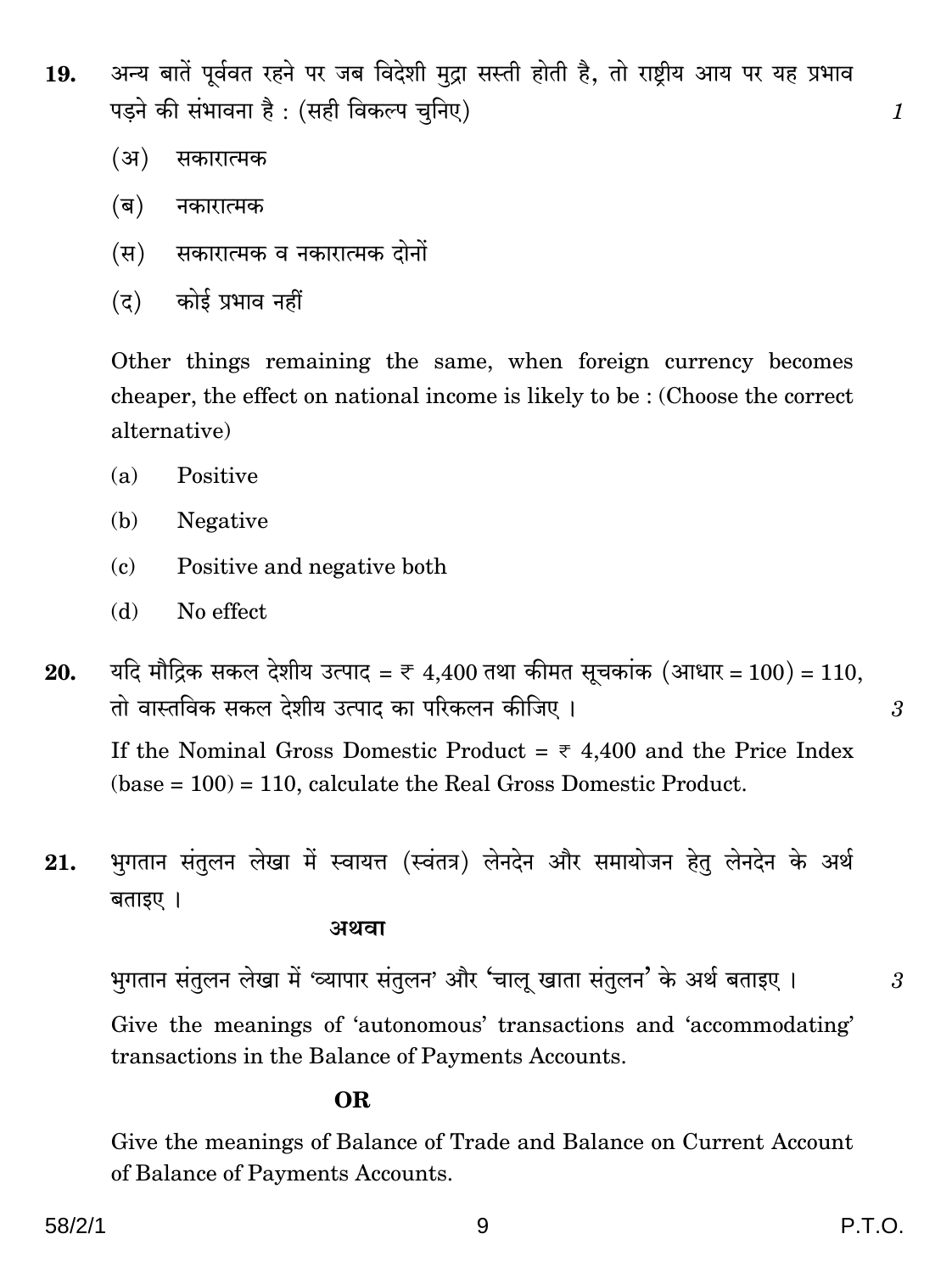कारण बताते हुए समझाइए कि भुगतान संतुलन लेखा में विदेशों को दिया गया दान कहाँ दर्ज 22. किया जाता है।

Giving reasons explain where charity to foreign countries is recorded in the Balance of Payments Accounts.

केन्दीय बैंक का 'सरकार का बैंक' कार्य समझाइए। 23.

अथवा

केन्द्रीय बैंक का 'बैंकों का बैंक' कार्य समझाइए।

Explain 'Government's Bank' function of the central bank.

#### OR.

Explain 'Bankers' Bank' function of the central bank.

हम ऐसा क्यों कहते हैं कि वाणिज्य बैंक मुद्रा का सुजन करते हैं जबकि हम यह भी कहते हैं 24. कि करेंसी जारी करने का एकमात्र अधिकार केन्द्रीय बैंक को है ? समझाइए । वाणिज्य बैकों द्वारा मुद्रा सृजन का राष्ट्रीय आय पर क्या प्रभाव पड़ने की संभावना है ?

Why do we say that commercial banks create money while we also say that the central bank has the sole right to issue currency? Explain. What is the likely impact of money creation by the commercial banks on national income?

एक अर्थव्यवस्था संतुलन में है। निम्नलिखित से सीमांत बचत प्रवृत्ति का परिकलन कीजिए : 25.  $\boldsymbol{4}$ 

> राष्ट्रीय आय =  $1,000$ स्वायत्त उपभोग $= 100$ निवेश व्यय =  $200$

An economy is in equilibrium. Calculate Marginal Propensity to Save from the following:

National Income  $= 1,000$ Autonomous Consumption = 100 Investment Expenditure =  $200$ 

10

 $\mathfrak{Z}$ 

 $\overline{4}$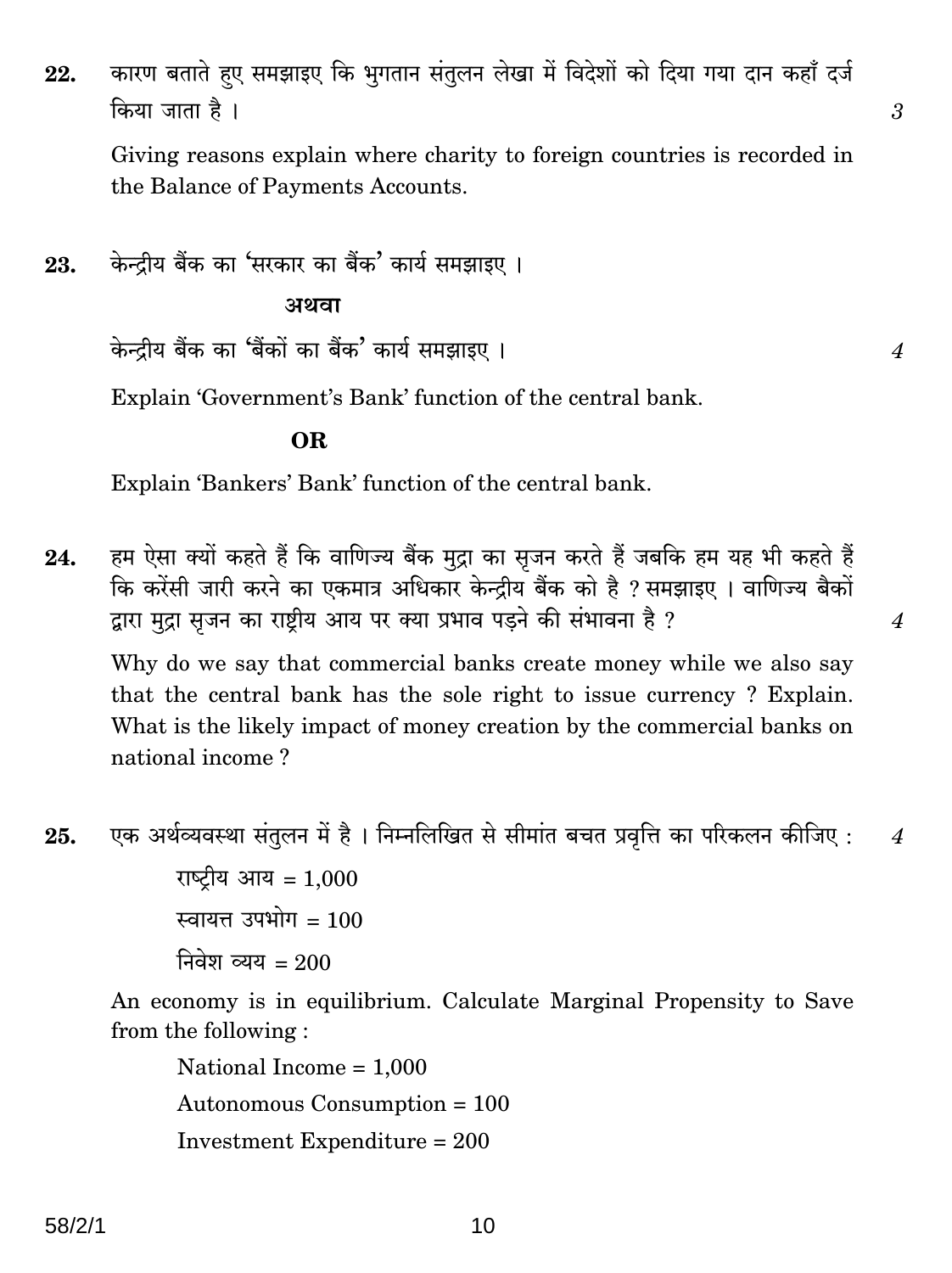- कारण बताते हुए समझाइए कि राष्ट्रीय आय का अनुमान लगाते समय निम्नलिखित के साथ 26. क्या व्यवहार किया जाना चाहिए :
	- एक फर्म दारा निगम कर का भगतान  $(i)$
	- एक कारखाने द्वारा स्वयं उपयोग के लिए मशीन खरीदना  $(ii)$
	- एक चिकित्सालय द्वारा नर्सों के लिए यूनीफॉर्म खरीदना  $(iii)$

Giving reasons explain how should the following be treated in estimation of national income:

- $(i)$ Payment of corporate tax by a firm
- Purchase of machinery by a factory for own use  $(ii)$
- $(iii)$ Purchase of uniforms for nurses by a hospital
- 'स्फीतिकारी अंतर' से क्या अभिप्राय है ? आरक्षित नकदी निधि अनुपात की इस अंतर को दूर 27. करने में भूमिका समझाइए ।

#### अथवा

'अभावी माँग' से क्या अभिप्राय है ? इस अंतर को दूर करने में 'मार्जिन सम्बन्धी अपेक्षाओं' की भूमिका समझाइए ।

6

6

What is 'inflationary gap'? Explain the role of Cash Reserve Ratio in removing this gap.

#### OR.

What is 'deficient demand'? Explain the role of 'Margin Requirements' in removing this gap.

स्फीतिकारी और अपस्फीतिकारी प्रवृत्तियों से लड़ने में सरकारी बजट की भूमिका समझाइए । 28. 6 Explain the role of government budget in fighting inflationary and deflationary tendencies.